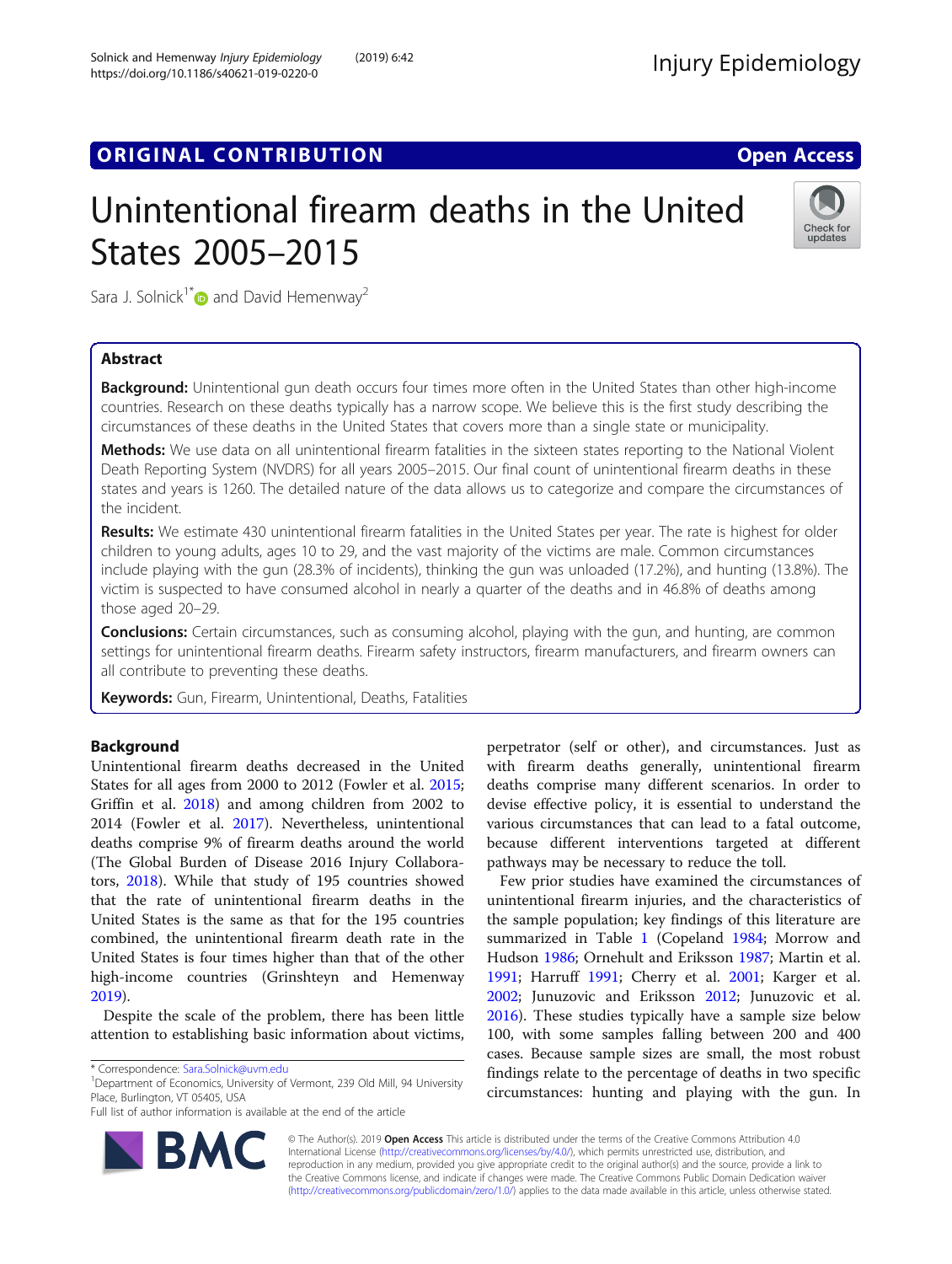| Year | Title & Authors                                                                                               | Location                      | Ages     | Time period | N   | % Hunting | % Playing<br>with gun    |
|------|---------------------------------------------------------------------------------------------------------------|-------------------------------|----------|-------------|-----|-----------|--------------------------|
| 1984 | Accidental death by gunshot<br>wound - fact or fiction<br>Copeland AR                                         | Metro-Dade county,<br>FL, USA | all      | 1972-1982   | 54  | 7%        | 22%                      |
| 1987 | Accidental firearm<br>fatalities during hunting<br>Ornehult L. Eriksson A                                     | Sweden                        | all      | 1970-1982   | 47  | 59%       |                          |
| 1986 | Accidental firearm fatalities<br>in North Carolina, 1976-80<br>Morrow PL, Hudson P                            | North Carolina, USA           | all      | 1976-1980   | 210 | 19%       | 19%                      |
| 1991 | Accidental firearm fatalities<br>among New Mexico children<br>Martin JR, Sklar DP, McFeeley P                 | New Mexico, USA               | $0 - 14$ | 1984-1988   | 25  | 0%        | 68%                      |
| 1992 | So-called accidental firearm<br>fatalities in children and teenagers<br>in Tennessee, 1961-1988<br>Harruff RC | Tennessee, USA                | $0 - 19$ | 1961-1988   | 225 | 17%       | 44%                      |
| 2001 | A population based study of<br>unintentional firearm fatalities<br>Cherry D, Runyan C, Butts J                | North Carolina, USA           | all      | 1985-1994   | 390 | 10%       | 35%                      |
| 2002 | Accidental firearm fatalities.<br>Forensic and preventive implications<br>Karger B, Billeb E, Koops E         | Two cities in Germany         | all      | 1967-1997   | 32  | 19%       | 19%                      |
| 2012 | Unintentional firearm hunting<br>deaths in Sweden<br>Junuzovic M, Eriksson A                                  | Sweden                        | all      | 1983-2008   | 48  | 53%       | $\overline{\phantom{0}}$ |
| 2016 | Unintentional Nonhunting<br>Firearm Deaths in Sweden, 1983-2012<br>Junuzovic M, Sjoberg A, Eriksson A         | Sweden                        | all      | 1983-2012   | 43  |           | 30%                      |

<span id="page-1-0"></span>Table 1 Summary of prior research on circumstances of unintentional firearm fatalities

these nine papers, the proportion of unintentional firearm deaths from hunting varies greatly by location, from 0% in a study of the unintentional firearm deaths of 25 New Mexico children (Martin et al. [1991\)](#page-6-0) to 59% of unintentional firearm deaths in Sweden over thirteen years (Ornehult and Eriksson [1987\)](#page-6-0).

The percentage of deaths caused by playing with a gun ranges from 19 to 35% in all-ages samples. In a study of 0– 19 year olds, 46% of the unintentional gun deaths took place while playing with a gun (Harruff 1992), and in a study of 0–14 year olds, more than two-thirds of the deaths were attributed to playing with a gun (Martin et al. [1991\)](#page-6-0).

Other research on unintentional firearm deaths has sought to describe the source of the weapon or the identity of the shooter. Research that focused on children found that unintentional fatalities were often caused by a gun in the victim's home or the home of a friend or relative (Grossman et al. [1999](#page-5-0)) and the shooter was most often a friend or family member, usually male and also a child (Hemenway and Solnick [2015\)](#page-5-0).

Finally, another branch of research investigates the effect of gun prevalence and firearm storage practices and policies on unintentional injuries at the population level (Wiebe [2003,](#page-6-0) Grossman et al. [2005](#page-5-0); Miller et al. [2005](#page-6-0); Hepburn et al. [2006;](#page-6-0) Miller et al. [2002a](#page-6-0); Miller et al. [2002b](#page-6-0);

Faulkenberry and Schaechter [2015](#page-5-0); Santaella-Tenorio et al. [2016;](#page-6-0) Levine and McKnight [2017;](#page-6-0) Hamilton et al. [2018](#page-5-0)).

In this paper, we provide a detailed descriptive epidemiology of unintentional firearm fatalities in the United States. Using data from the National Violent Death Reporting System (NVDRS) over eleven years, we are able to categorize and compare the circumstances of the incidents. We believe this is the first study describing the circumstances of these deaths in the United States that covers more than a single state or municipality.

#### **Methods**

We examine all unintentional firearm fatalities in states reporting to the NVDRS for all years 2005–2015. Twentyfour states participated during that time, but eight of them (Arizona, Connecticut, Kansas, Maine, Michigan, Minnesota, New York, and Ohio) did not begin contributing until 2010 or later and were excluded. The sixteen states that reported for all years in our time period are Alaska, Colorado, Georgia, Kentucky, Maryland, Massachusetts, New Jersey, New Mexico, North Carolina, Oklahoma, Oregon, Rhode Island, South Carolina, Utah, Virginia, and Wisconsin. These states had 26.6% of the United States population during that time. These states also had 26.8% of all firearm deaths in the United States in that time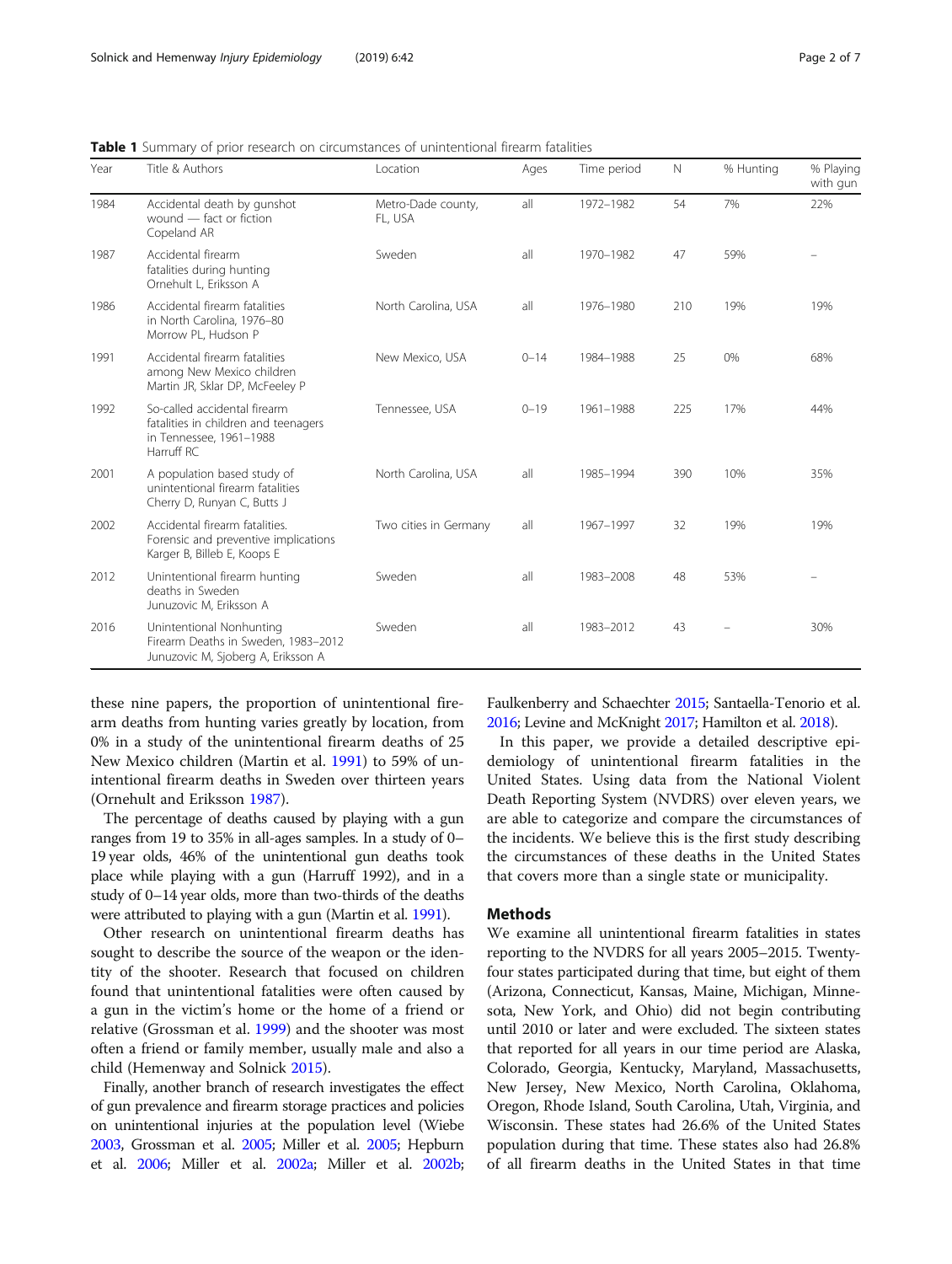period, based on Vital Statistics data compiled by the Centers for Disease Control and Prevention (CDC).

Our data on unintentional firearm fatalities comes from the NVDRS which is a state-based surveillance system that links data from the death certificate, law enforcement records, and coroner/medical examiner records on deaths due to suicide, homicide, legal intervention, unintentional firearm injury, and firearm fatalities of unknown intent (Paulozzi et al. [2004,](#page-6-0) Hemenway et al. [2009](#page-5-0), Barber et al. [2013\)](#page-5-0). The system does not generate new data, but combines data that were already being collected. Reporting is considered comprehensive (i.e., all deaths in the categories are included) but deaths that are misclassified, such as a suicide that is attributed to a pre-existing medical condition, will not be captured (Weiss et al. [2006](#page-6-0)). However, the system is designed so that every firearm death should be included in the NVDRS.

NVDRS records are incident-based and include information on the persons (victims and perpetrators), weapons, and circumstances involved. In addition to the coded data, the abstractor writes incident narratives summarizing the findings from both the coroner/medical examiner records and the law enforcement records. Data are collected and linked at the state level, stripped of personal identifiers, and forwarded to the Centers for Disease Control and Prevention. Data for this study come for the NVDRS Restricted Access Dataset. The study was deemed exempt by the Harvard T.H. Chan Human Subjects Institutional Review Board since it uses only non-identifiable publicly available data.

The participating NVDRS states were not selected to be nationally representative (Blair et al. [2016\)](#page-5-0), nor does the CDC provide weights that can be employed to extrapolate the data to reflect the United States population. In order to develop a rough national estimate of unintentional gun deaths, we assume that the number of unintentional firearm fatalities in the sixteen NVDRS states is in proportion to the population or to the number of all firearm fatalities of those states. We then scale up the number of deaths in the NVDRS using both assumptions to develop a rough national estimate.

The NVDRS places unintentional firearm deaths into three categories: self-inflicted, inflicted by other person, and unknown who inflicted (11% of cases). The authors of this paper reviewed every violent death report that was classified as any type of unintentional firearm death  $(N = 1289)$ . We read both the medical examiner and police narratives for all of them. Based on these descriptions, we re-categorized 29 cases from an unintentional firearm death to an intentional (suicide or homicide) death or a non-firearm death. Another 74 cases remained as unintentional firearm deaths but the perpetrator was re-classified from self to other or from unknown to self or to other. Our final count of unintentional firearm deaths in these states and years is 1260. We did not

read the many cases categorized as suicides or homicides by the abstractors to determine if any might be more correctly classified as unintentional, so counts may be considered minimums. However, compared to Vital Statistics which often miscategorizes unintentional firearm deaths to children as homicide and undetermined firearm deaths to adults as unintentional, NVDRS has been shown to be highly accurate in classifying unintentional firearm fatalities (Barber and Hemenway [2011\)](#page-5-0).

We further categorize these deaths by determining the activities the perpetrator was involved in at the time, and whether the event was alcohol-involved. For information on the circumstances of the shooting, certain variables are already classified in the data. These include whether the incident involved hunting (which includes the period preparing for the hunt and restoring the firearms following the hunt as well as during the hunt itself), whether the perpetrator had been playing with the gun, whether the perpetrator thought the gun was unloaded, whether the incident took place during loading or cleaning of the gun, and whether the victim was suspected of alcohol consumption. For other circumstances—specifically whether the hunt was for large game or small game and whether the injury occurred when the person holding the gun fell or dropped the weapon—we classified incidents based on the description in the narratives. The categories are not mutually exclusive. For example, a death could occur while hunting and when the victim is suspected of using alcohol and would be included in the counts for both circumstances. In addition, there were fatalities that did not fall into any of the circumstances, often because of insufficient detail in the narrative (or lack of any narrative).

#### Results

Over the eleven years and sixteen states in our study, we found 1260 unintentional gun fatalities in the NVDRS data (Table [2\)](#page-3-0). Using the percentage of the United States population in these states during that time, we perform a "backof-the-envelope" calculation and estimate that the national number of unintentional gun fatalities would be 4741 over eleven years or 431 per year. An alternative calculation is based on the percentage of all firearm deaths in the United States that took place in these states in that time period, based on Vital Statistics data compiled by the Centers for Disease Control and Prevention. Using that percentage, we estimate that the national number of unintentional gun fatalities would be 4696 over eleven years or 427 per year.

Age is an important factor in the rate and type (selfinflicted versus other-inflicted) of unintentional firearm death (Table [2](#page-3-0)). The groups at highest risk are older children and teens, ages 10 to 19, with a rate of 2.5 per million population, and young adults, aged 20 to 29, with a rate of 2.1 per million population. All other age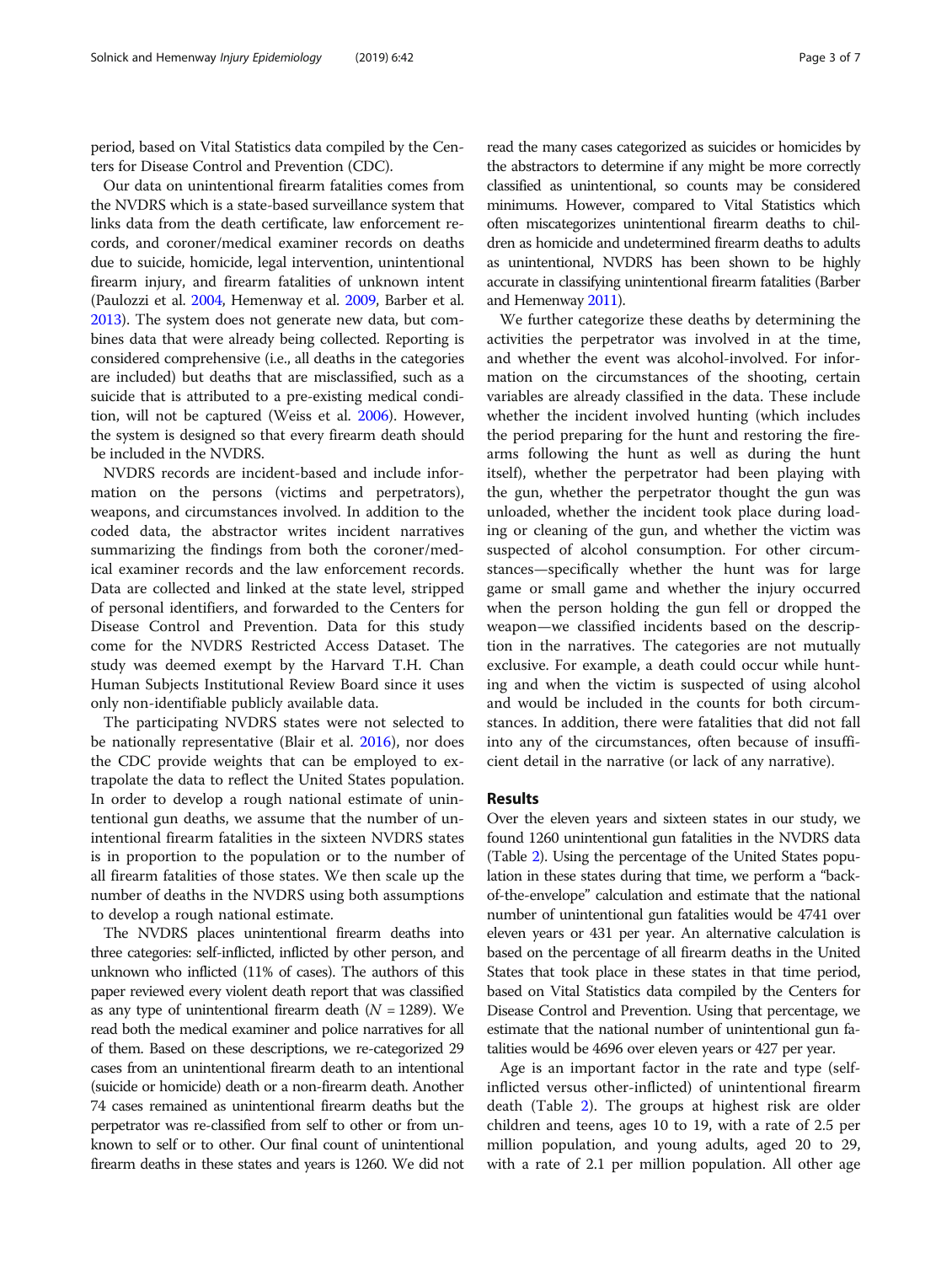<span id="page-3-0"></span>**Table 2** Unintentional firearm deaths (16 states, 2005 to 2015): Basic demographics by victim age ( $N = 1260$ )

|                                       | Victim Age  |             |             |             |             |             |             |             |
|---------------------------------------|-------------|-------------|-------------|-------------|-------------|-------------|-------------|-------------|
|                                       | $0 - 9$     | $10 - 19$   | $20 - 29$   | $30 - 39$   | $40 - 49$   | $50 - 59$   | $60+$       | ALL         |
| Population in the 16 states 2005-2015 | 117,917,508 | 123,237,820 | 124,723,170 | 119,910,860 | 128,953,694 | 122,913,548 | 165,197,724 | 902,854,324 |
| All unintentional                     |             |             |             |             |             |             |             |             |
| Number                                | 138         | 306         | 257         | 110         | 140         | 120         | 189         | 1260        |
| Rate per million                      | 1.2         | 2.5         | 2.1         | 0.92        | 1.1         | 0.98        | 1.1         | 1.4         |
| Self-inflicted deaths                 |             |             |             |             |             |             |             |             |
| Number                                | 63          | 97          | 134         | 63          | 85          | 73          | 127         | 642         |
| Rate per million                      | 0.53        | 0.79        | 1.1         | 0.53        | 0.66        | 0.59        | 0.77        | 0.71        |
| Percent of deaths                     | 52.1%       | 34.0%       | 57.5%       | 64.3%       | 69.1%       | 72.3%       | 80.9%       | 57.4%       |
| Percent male victim                   | 81.0%       | 93.8%       | 94.8%       | 93.7%       | 88.2%       | 95.9%       | 94.5%       | 92.4%       |
| Other-inflicted deaths                |             |             |             |             |             |             |             |             |
| Number                                | 58          | 188         | 99          | 35          | 38          | 28          | 30          | 476         |
| Rate per million                      | 0.49        | 1.5         | 0.79        | 0.29        | 0.29        | 0.23        | 0.18        | 0.53        |
| Percent of deaths                     | 47.9%       | 66.0%       | 42.5%       | 35.7%       | 30.9%       | 27.7%       | 19.1%       | 42.6%       |
| Percent male victim                   | 65.6%       | 84.6%       | 81.8%       | 82.9%       | 73.7%       | 75.0%       | 76.7%       | 79.6%       |

groups have a markedly lower rate, ranging between 1.4 and 0.9 per million population.

Among the older children and teens (ages 10 to 19), other-inflicted deaths are more common, comprising 66.0% of the unintentional firearm deaths. For every other age group, self-inflicted deaths are more common, and the percentage increases from 57.7% for the youngest adults (20 to 29 years old) to 80.9% for the oldest group (aged 60 or older).

The vast majority of the victims are male. For selfinflicted deaths, the youngest age group, 0 to 9 years old, has the lowest percentage of male victims at 81.0%. Males are 88.2% of victims for 40 to 49 year-olds and males are above 93% of victims for every other age group. For otherinflicted deaths, a strong majority of victims are male. Again, the youngest age group stands out, being only 65.6% male. In every other age group, more than 73% of the victims of other-inflicted deaths are male. For every age group, female form a larger percentage of the victims of other-inflicted deaths than of self-inflicted deaths. Males are overwhelmingly the shooters in unintentional firearm deaths. When they are shooting someone other than themselves, they occasionally shoot a female.

Unintentional gun deaths can be characterized by the circumstances of the incident (Table 3). Playing with the gun is the most common scenario, especially for younger victims. A majority of unintentional firearms deaths for children ages 0 to 9 occur when they or someone else are playing with the gun. The percentage of incidents in which the perpetrator was playing with the gun falls from 63.8% for the youngest group, to 42.8% for older children/teens (age 10 to 19), to 36.6% for young adults

**Table 3** Unintentional firearm deaths (16 states, 2005 to 2015): Percentage of cases with specific circumstances by victim age ( $N =$  $1260$ 

| I ZUUJ                           |            |           |           |           |           |           |       |       |  |  |
|----------------------------------|------------|-----------|-----------|-----------|-----------|-----------|-------|-------|--|--|
|                                  | Victim Age |           |           |           |           |           |       |       |  |  |
|                                  | $0 - 9$    | $10 - 19$ | $20 - 29$ | $30 - 39$ | $40 - 49$ | $50 - 59$ | $60+$ | ALL   |  |  |
| Playing with gun <sup>a</sup>    | 63.8%      | 42.8%     | 36.6%     | 24.6%     | 4.3%      | 1.7%      | 4.2%  | 28.3% |  |  |
| Thought unloaded <sup>a</sup>    | 10.1%      | 26.8%     | 24.5%     | 18.2%     | 6.4%      | 8.3%      | 10.1% | 17.2% |  |  |
| Hunting <sup>a</sup>             | 3.6%       | 14.7%     | 9.3%      | 15.5%     | 16.4%     | 22.5%     | 17.5% | 13.8% |  |  |
| Big game <sup>b</sup>            | 0.7%       | 6.5%      | 4.7%      | 8.2%      | 5.7%      | 5.0%      | 4.8%  | 5.2%  |  |  |
| Small game <sup>b</sup>          | 1.5%       | 2.9%      | 1.6%      | 0.9%      | 3.6%      | 4.2%      | 7.9%  | 3.3%  |  |  |
| Unclassified <sup>b</sup>        | 1.5%       | 6.9%      | 3.9%      | 6.4%      | 7.9%      | 14.2%     | 5.8%  | 6.3%  |  |  |
| Loading or cleaning <sup>a</sup> | 5.1%       | 13.1%     | 13.2%     | 10.9%     | 14.3%     | 20.0%     | 17.5% | 13.5% |  |  |
| Fell or dropped gun <sup>b</sup> | 7.3%       | 4.9%      | 3.5%      | 6.4%      | 7.1%      | 10.0%     | 7.9%  | 6.2%  |  |  |
| Suspected alcohol <sup>a</sup>   | 0.0%       | 14.9%     | 46.8%     | 38.6%     | 27.5%     | 14.1%     | 11.3% | 22.7% |  |  |

<sup>a</sup>These variables are predefined in the NVDRS

<sup>b</sup>These variables were defined by searching for key words and then reviewing the narratives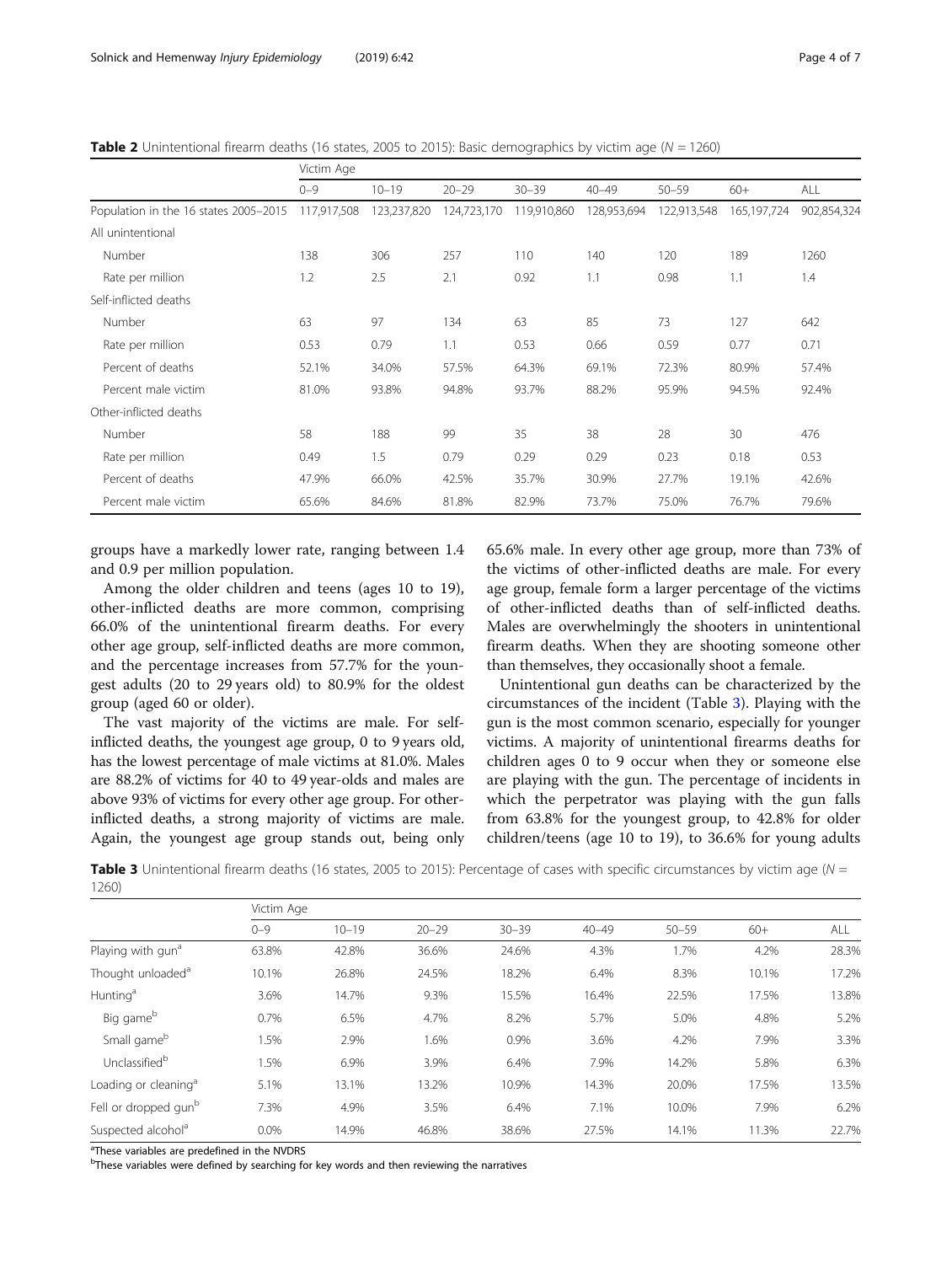(age 20–29), and to 24.6% for those aged 30 to 39. For victims aged 40 and older, it is uncommon for someone to be killed while playing with a gun, with the percentage ranging from 1.7 to 4.3%.

Another common scenario for unintentional death is when someone thought the weapon was unloaded. This is most common for victims aged 10 to 39, with the frequency ranging from 26.8% for ages 10 to 19 to 18.2% for ages 30 to 39. For other age groups, this situation occurs 10% of the time or less.

For all ages, some unintentional firearm deaths occur while hunting, which includes setting out for and returning from the hunt as well as during the hunt itself. The percentage is smallest for the youngest age group (0 to 9 years old), at 3.6%. For all other age groups, hunting is the context for between 9.3 and 22.5% of unintentional firearm deaths. For ages 10 to 59, the hunts leading to unintentional firearm deaths are more likely to be for big game, such as deer or moose, than for small game, such as rabbits, ducks, or squirrels. Small game hunts are more common in the unintentional firearm deaths of the youngest and oldest age groups (ages 0 to 9 and age 60 and older). Unintentional death can happen when someone is loading or cleaning the firearm. This cause is less frequent for children under 10 years old (5.1% of incidents), is more common for those aged 10 to 49 (between 10.9 and 14.3% of incidents) and is most frequent in the older age groups, aged 50 and older (between 17.5 and 20.0% of incidents).

Fatalities sometimes occur when someone falls or drops a weapon. This situation has a fairly low probability for all ages of victims, ranging from a high of 10.0% for victims aged 50 to 59 to a low of 3.5% for victims aged 20 to 29.

Nearly a quarter of cases involve alcohol consumption. Alcohol was not suspected to be a factor for the deaths of the youngest group (ages 0 to 9), but alcohol was thought to be present in 14.9% of the cases for 10 to 19 year-olds. The rate of alcohol involvement is highest for the 20 to 29 year olds, at 46.8% and then declines steadily to 11.3% for the oldest group (aged 60 or older).

#### **Discussion**

A study using death certificate data from the National Center for Health Statistics from 1999 to 2006 found 574 unintentional firearm deaths for adults (Carr et al. [2012](#page-5-0)). Our lower rate of approximately 430 per year may be due to more careful classification of unintentional firearm deaths. The NVDRS has been shown to more accurately categorize unintentional firearm deaths than Vital Statistics (Barber and Hemenway [2011\)](#page-5-0).

Two studies of unintentional firearm deaths while hunting conducted in Sweden (which has fewer guns per capita and stronger gun laws than the United States)

divided the incidents into small game and big game hunting. In the earlier time period, 1970 to 1982, small game hunting accounted for 62% of deaths and 38% of deaths occurred during moose hunting (Ornehult and Eriksson [1987](#page-6-0)). In a more recent study, which covers 1983 to 2008, small game hunting accounted for 54% of the deaths and moose hunting 46% of the total (Junuzovic and Eriksson [2012](#page-6-0)). Following the Swedish studies, we divided hunting into small- and big-game hunting. We found that the proportion of small game hunting to big game hunting deaths varied by age, with small game hunting deaths more common for the youngest and oldest groups (ages 0 to 9 and 60 and older) and big game hunting deaths more common for victims ages 10 to 59.

Previous studies of the United States show that the percentage of deaths that occur while playing with the gun varies by age. The two studies of children found high percentages of incidents that took place while someone was playing with the gun: 64% of deaths in the study of children 14 and younger in New Mexico (Martin et al. [1991](#page-6-0)) and 44% of deaths in a study of victims aged 19 and younger in Tennessee (Harruff [1992](#page-5-0)). The studies that included all ages had lower proportions of deaths due to playing with the gun, ranging from 35% (Cherry et al. [2001](#page-5-0)) to 19% (Morrow and Hudson [1986](#page-6-0); Karger et al. [2002\)](#page-6-0). In our data, playing with the gun was the context in 63.8% of the incidents for the youngest group (ages 0 to 9) and 42.8% for the older children and teens (ages 10 to 19), with the percentage falling to under 4.5% for victims ages 40 and older.

The rates of unintentional firearm fatalities, and the types, vary across states. Not surprisingly, unintentional firearm fatality rates vary across states with the level of household gun ownership (Miller et al. [2001\)](#page-6-0), and hunting deaths vary with rates of hunting. Our set of states includes those with low rates of gun ownership (e.g., MA, NJ, RI) and states with high rates (e.g., Alaska, Kentucky, Oklahoma). Rates of hunting licenses also range from less than 1.5 per 100,000 (MA, NJ, RI) to more than 10.5 per 100 (AK, KY, OK, OR, WI) (Siegel et al. [2014\)](#page-6-0).

This study has limitations. First, it provides data for only 16 states (for eleven years). However, while the states were not randomly selected, the group includes states that are urban and rural, east and west coast, northern and southern, high-gun and low-gun. These states contain 26.6% of the United States population and had 26.8% of the gun deaths from all causes. The gold standard measure of state-level household gun ownership rates is CDC's annual Behavioral Risk Factor Surveillance System (BRFSS) (Azrael et al. [2004;](#page-5-0) Okoro et al. [2005;](#page-6-0) Siegel et al. [2014\)](#page-6-0). Using the most recent responses on this question from the BRFSS, which date from 2004, the sixteen states in our analysis had an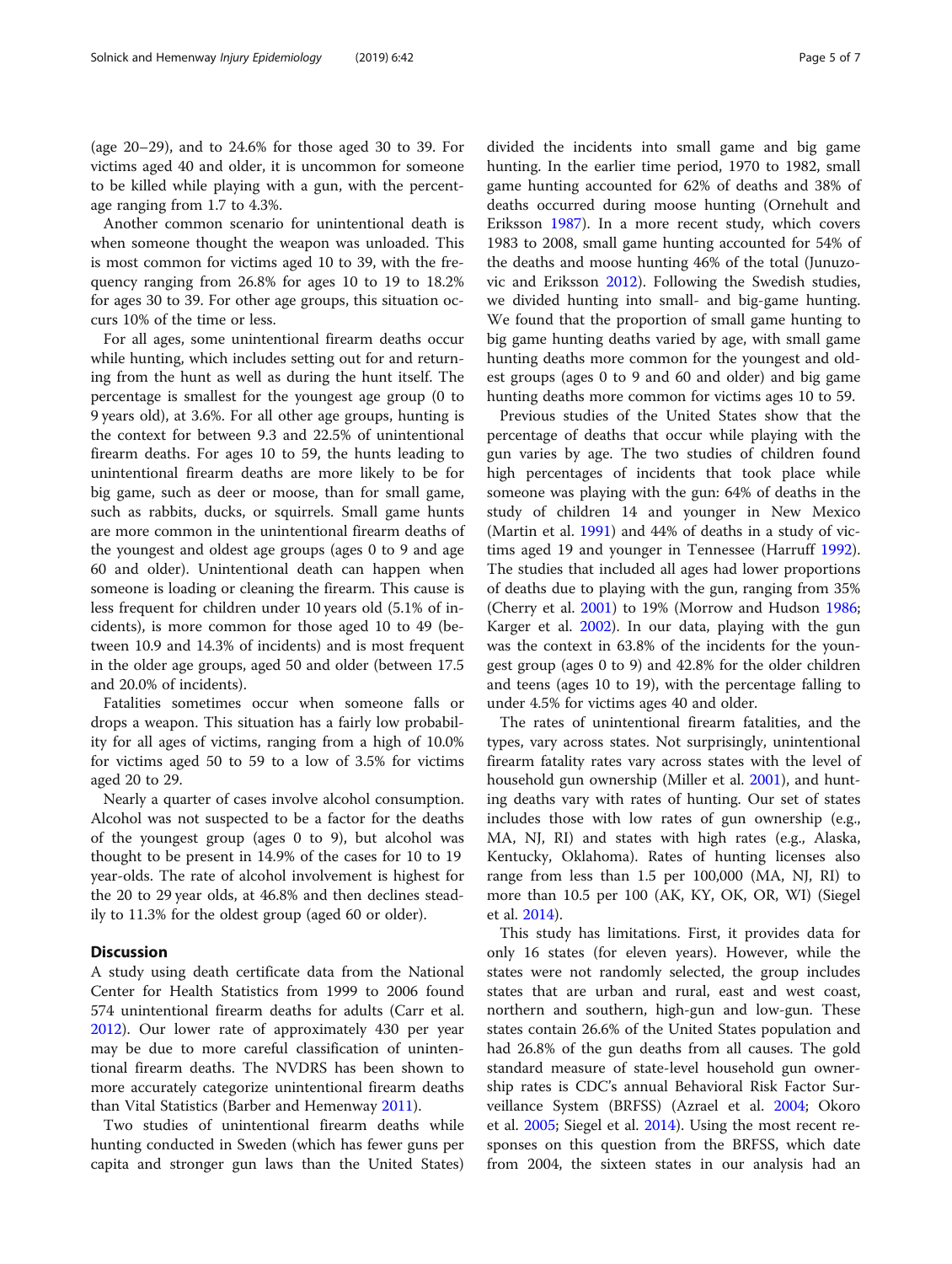<span id="page-5-0"></span>overall household gun ownership rate of 33%; the other 34 states had an overall household gun ownership rate of 31%. Thus, the states in our data have a similar percentage of households with firearms as the other 34 states. The NVDRS is expanding to cover all 50 states which will greatly increase its usefulness.

Second, while most cases were accompanied by one or two narratives that provided useful qualitative data, for some there were no narratives, or the ones provided did not provide much information--such as on how the gun was accessed or exactly what happened. For example, in the cases classified as "hunting;" there were many cases for which we could not determine whether the hunters were pursuing big game or small game. Nor do we know how often circumstances (e.g., cleaning; thought unloaded) were missed or misreported. We suspect that rates for most of the categorizations in this paper should be thought of as underestimates.

Third, although this study includes several times more cases than previous work, certain categories remain uncommon. For this reason, we combined incidents in which someone was loading or cleaning a firearm and we combined incidents in which someone fell or dropped a gun. Any confidence intervals for many estimates would be wide (e.g., comparing the percentage of unintentional firearm deaths that are hunting-related for different age groups), especially for categories determined from reading the short narratives.

#### Conclusion

This study provides valuable information about the actual number and circumstances of unintentional firearm deaths in the United States. Unintentional shootings kill approximately 430 Americans every year and almost all these tragic deaths are preventable. Victims span the age spectrum but are most likely to be older children, teens and young adults (ages 10 to 29), and the vast majority of both victims and shooters are male. Understanding the various circumstances that lead to unintentional fatalities is an essential step to address the problem. Consuming alcohol, playing with the gun, and hunting, are common settings for these deaths. Firearm safety instructors, firearm manufacturers, and firearm owners can all contribute to reducing the death toll.

#### Acknowledgements

Not applicable.

#### Authors' contributions

DH conceptualized the work and participated in analysis and interpretation of data and in the revision of the manuscript. SS participated in analysis and interpretation of data and drafted the manuscript. Both authors read and approved the final manuscript.

#### Funding

This study was funded in part from a grant from the Joyce Foundation. The foundation had no role in the study design, data analysis, writing of the report or decision to submit the article for publication.

#### Availability of data and materials

The data that support the findings of this study are available from Centers for Disease Control and Prevention but restrictions apply to the availability of these data, which were used under license for the current study, and so are not publicly available.

#### Ethics approval and consent to participate

Not applicable.

#### Consent for publication

Not applicable.

#### Competing interests

The authors declare that they have no competing interests.

#### Author details

<sup>1</sup>Department of Economics, University of Vermont, 239 Old Mill, 94 University Place, Burlington, VT 05405, USA. <sup>2</sup> Harvard T.H. Chan School of Public Health 677 Huntington Avenue, Boston, MA 02115, USA.

## Received: 9 July 2019 Accepted: 26 September 2019

#### References

- Azrael D, Cook PJ, Miller M. State and local prevalence of firearms ownership: measurement, structure, and trends. J Quant Criminology. 2004;20(1):43–62.
- Barber C, Azrael D, Hemenway D. A truly national national violent death reporting system. Inj Prev. 2013;19:225–6.
- Barber C, Hemenway D. Too many or too few unintentional firearm deaths in official U.S. mortality data? Accid Anal Prev. 2011;43(3):724–31.
- Blair JM, Fowler KA, Jack SPD, Crosby AE. The National Violent Death Reporting System: overview and future directions. Inj Prev. 2016;22:i6–i11.
- Carr BG, Nance ML, Branas CC, Wolff CS, Kallan MJ, Myers SR, Wiebe DJ. Unintentional firearm death across the urban-rural landscape in the United States. J Trauma Acute Care Surg. 2012;73(4):1006–10.
- Cherry D, Runyan C, Butts J. A population based study of unintentional firearm fatalities. Inj Prev. 2001;7(1):62–5.
- Copeland AR. Accidental death by gunshot wound fact or fiction. Forensic Sci Int. 1984;26(1):25–32.
- Faulkenberry JG, Schaechter J. Reporting on pediatric unintentional firearm injury--who's responsible. J Trauma Acute Care Surg. 2015;79(3 Suppl 1):S2–8.
- Fowler KA, Dahlberg LL, Hailevesus T, Annest JL. Firearm injuries in the United States. Prev Med. 2015;79:5–14.
- Fowler KA, Dahlberg LL, Hailevesus T, Gutierrez C, Bacon S. Childhood firearm injuries in the United States. Pediatrics. 2017;140(1):e20163486.
- Griffin R, Richardson JB, Kerby JD, McGwin G. A decompositional analysis of firearm-related mortality in the United States, 2001-2012. Prev Med. 2018; 106:194–9.
- Grinshteyn E, Hemenway D. Violent death rates in the US compared to those in the other high-income countries. Prev Med. 2019; Jun;123:20–6.
- Grossman DC, Mueller BA, Riedy C, Dowd MD, Villaveces A, Prodzinski J, Nakagawara J, Howard J, Thiersch N, Harruff R. Gun storage practices and risk of youth suicide and unintentional firearm injuries. JAMA. 2005;293(6):707–14.
- Grossman DC, Reay DT, Baker SA. Self-inflicted and unintentional firearm injuries among children and adolescents: the source of the firearm. Arch Pediatr Adolesc Med. 1999;153(8):875–8.
- Hamilton EC, Miller CC 3rd, Cox CS Jr, Lally KP, Austin MT. Variability of child access prevention laws and pediatric firearm injuries. J Trauma Acute Care Surg. 2018;84(4):613–9.
- Harruff RC. So-called accidental firearm fatalities in children and teenagers in Tennessee, 1961-1988. Am J Forensic Med Pathol. 1992;13(4):290–8.
- Hemenway D, Barber CW, Gallagher SS, Azrael DR. Creating a national violent death reporting system: a successful beginning. Am J Prev Med. 2009;37:68–71.
- Hemenway D, Solnick SJ. Children and unintentional firearm death. Inj Epidemiol. 2015;2(1):26.